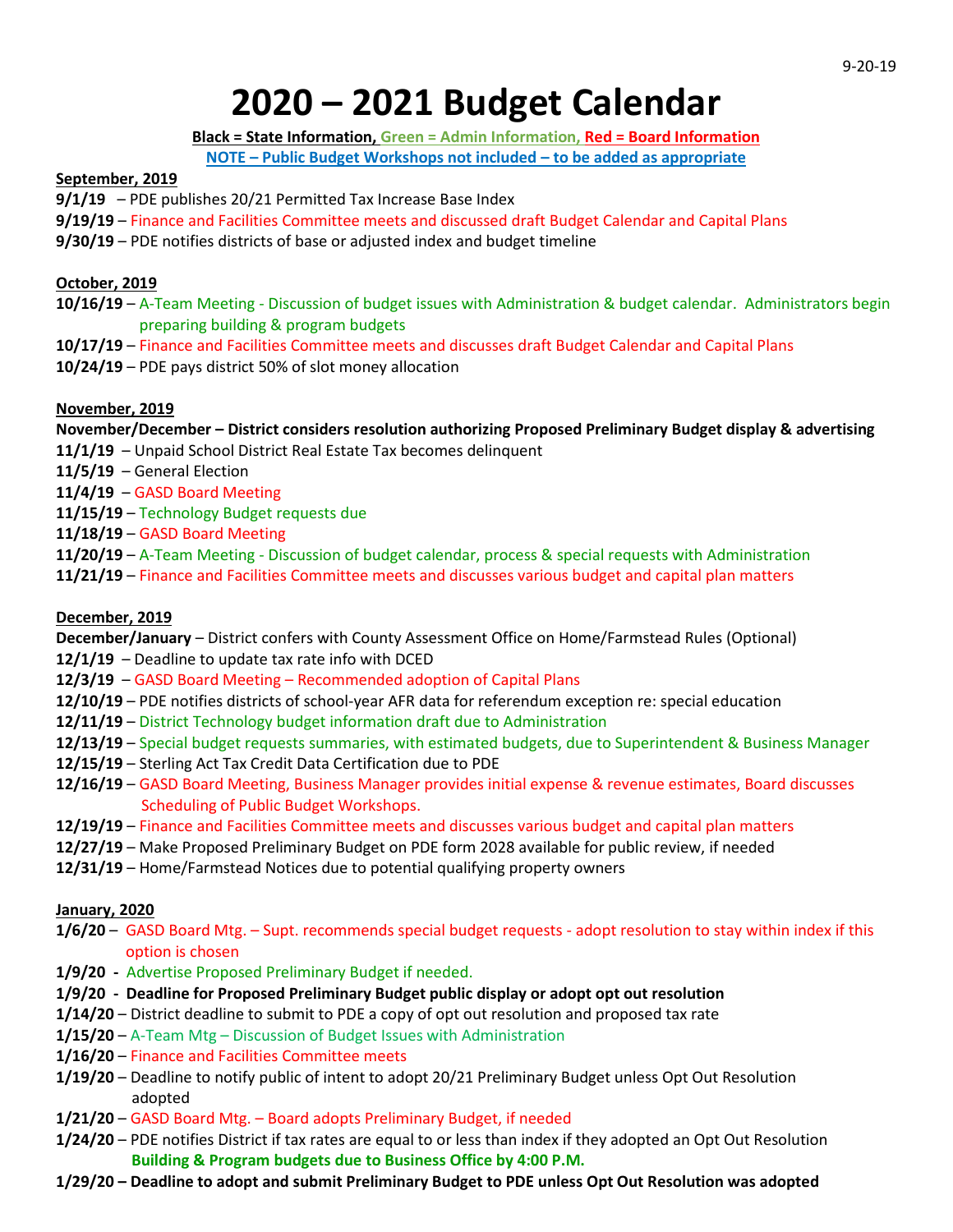## **February, 2020**

- **2/3/20** Deadline to submit Preliminary 20/21 Budget & related proposed tax increases to PDE Supt., Asst. Supt. & Business Manager begin budget reviews with Administrative Staff GASD Board Mtg. – Board to consider possible use of referendum exceptions, if eligible and if no opt out resolution was adopted - Review updated projected budget information.
- **2/4/20** Governor expected to present budget address
- **2/6/20**  Deadline to publish notice of intent to file for referendum exceptions
- **2/13/20** PDE notifies districts that proposed tax rates are equal or less than index. District filing deadline for referendum exceptions requiring PDE approval

**2/15/20** – Deadline to establish elected tax collector compensation rates and receive copies of Tax Collectors' paperwork.

- **2/18/20** –GASD Board Mtg. Business Manager provides Board with a draft of projected revenues for 20/21
- **2/19/20** A-Team Mtg. Discussion of Budget Issues with Administration
- **2/20/20** Finance and Facilities Committee meets
- **2/28/20** Supt., Asst. Supt. & Business Manager finish budget reviews with Administrative Staff
- **2/28/20** Deadline to submit referendum question seeking voter approval of tax rate in excess of index

#### **March, 2020**

- **3/1/20** Homeowner deadline to file home/farmstead application with county
- **3/2/20** GASD Board Mtg. Board updated on significant budgetary impacts
- **3/4/20** PDE deadline to rule on referendum exception requests
- **3/9/20** Deadline to submit to county, if PDE denies referendum exceptions, a referendum question seeking voter approval to exceed index
- **3/16/20** GASD Board Mtg. Board updated on significant budgetary impacts
- **3/18/20** A-Team Mtg. Discussion of budget issues with Administration
- **3/19/20** Finance and Facilities Committee meets

## **April, 2020**

- **4/6/20** GASD Board Mtg, Handbooks distributed & reviewed
- **4/15/20** Secretary of Budget certifies amount of slot money funding available for 20/21 distribution
- **4/15/20** A-Team Mtg. Discussion of budget issues with Administration
- **4/16/20**  Finance and Facilities Committee meets
- **4/20/20** GASD Board Mtg. Secretary of Budget notifies PDE if slots distributions are authorized
- **4/28/20** Primary Election Referendum Items

#### **May, 2020**

- **May** –District considers final & future budget & long-term financial planning steps
- **5/1/20** Display proposed budget in Administration Building & make available to public
- 5/1/20 PDE notifies districts of slots funding allocation (if authorized). County homestead properties report distributed to districts
- **5/4/20** GASD Board Mtg. Board reviews & approves proposed budget
- 5/5/20 Vision draft sent to Graphcom to format
- 5/8/20 Public notice to adopt final budget published in local newspaper
- 5/15/20 Advertise Budget Hearing
- **5/18/20** GASD Board Mtg. Vision revisions proof due to Graphcom
- **5/20/20** A-Team Meeting Discussion of budget issues with Administration
- **5/21/20** Finance and Facilities Committee meets
- **5/25/20** Vision Distributed
- **5/31/20** Deadline to reject slots funds (by Board resolution) Deadline to update DCED tax rate info.

 **Deadline to adopt 20/21 proposed final budget**